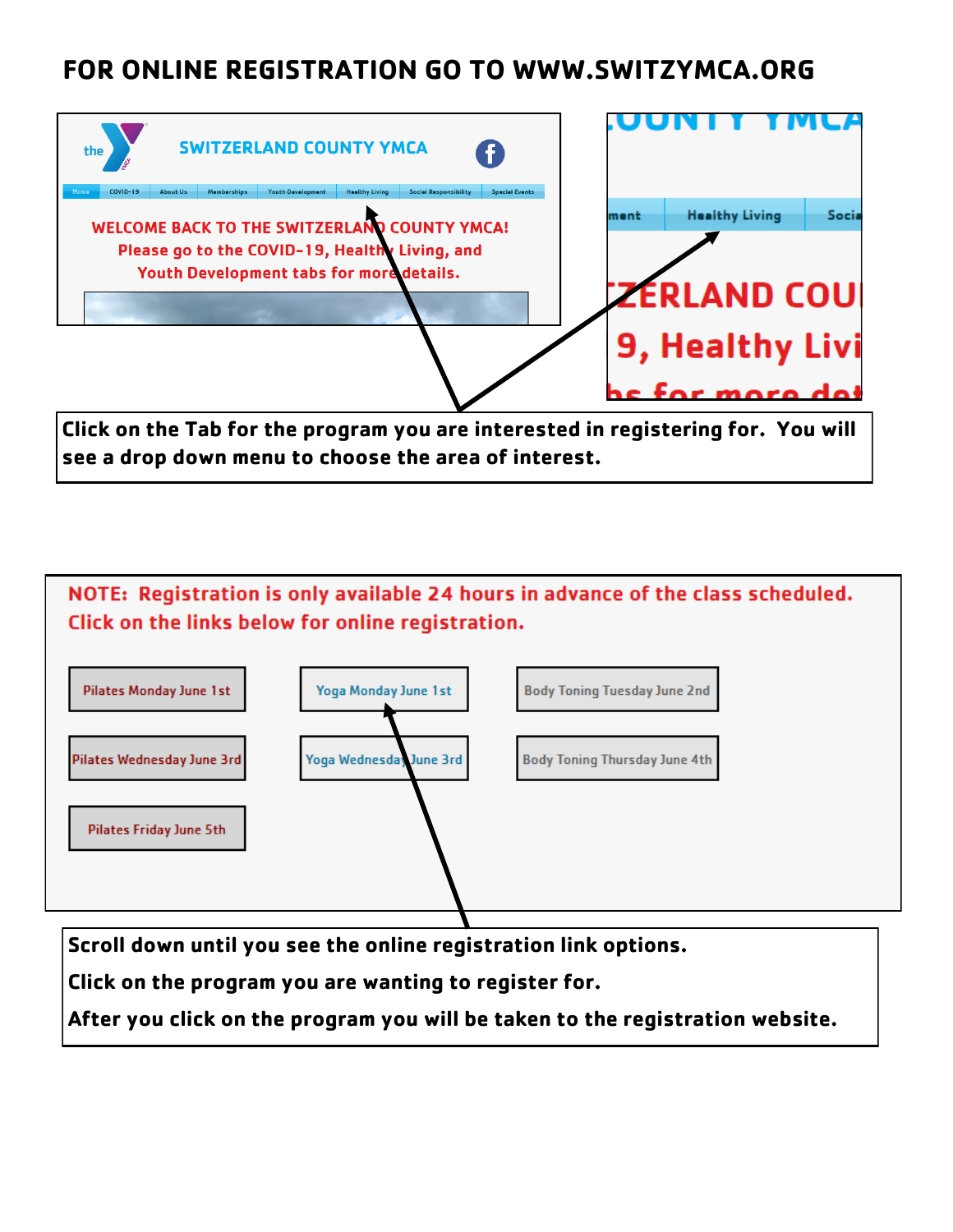**On the registration website you will see information about the program. (Date, Time, Spots available etc.)**



**Click on "Login" if you are a member of the Switzerland County YMCA or if you have setup an account in the past.**

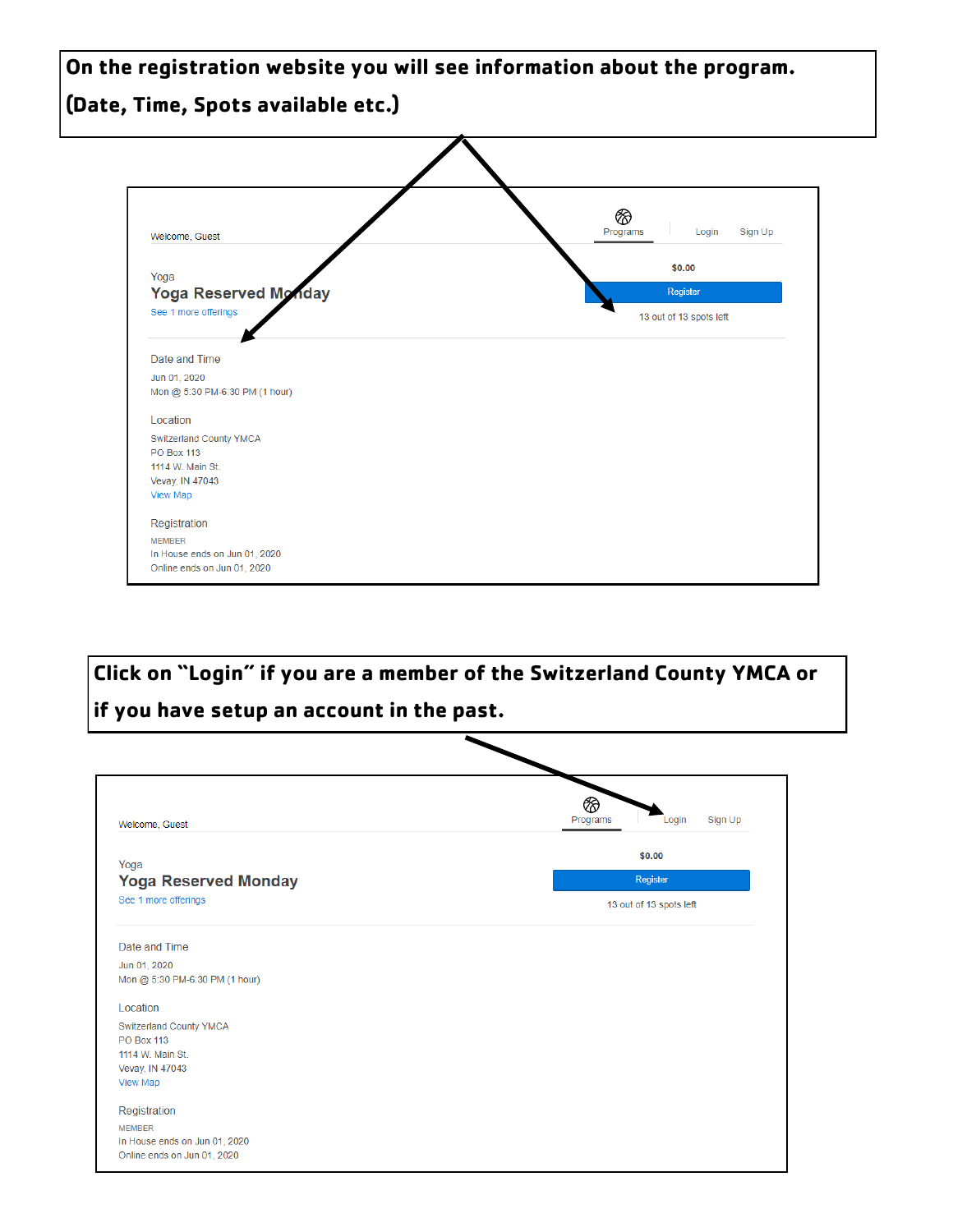

| Welcome, Guest                                                                   | ⊗<br>Programs | Sign Up<br>Login |
|----------------------------------------------------------------------------------|---------------|------------------|
| Choose your membership                                                           |               |                  |
| Find out which membership is right for you and get started today.                |               |                  |
| <b>MEMBERSHIP OPTIONS FOR:</b>                                                   |               |                  |
| <b>Switzerland County YMCA</b><br>PO Box 113 1114 W. Main St. Veyay, IN 47043 US |               |                  |
| (812) 427-9622<br>View Map                                                       |               |                  |
| Membe                                                                            | Join Fee      | Rate             |
| Participant                                                                      | Free          | Free             |
|                                                                                  |               |                  |
|                                                                                  |               | <b>Next</b>      |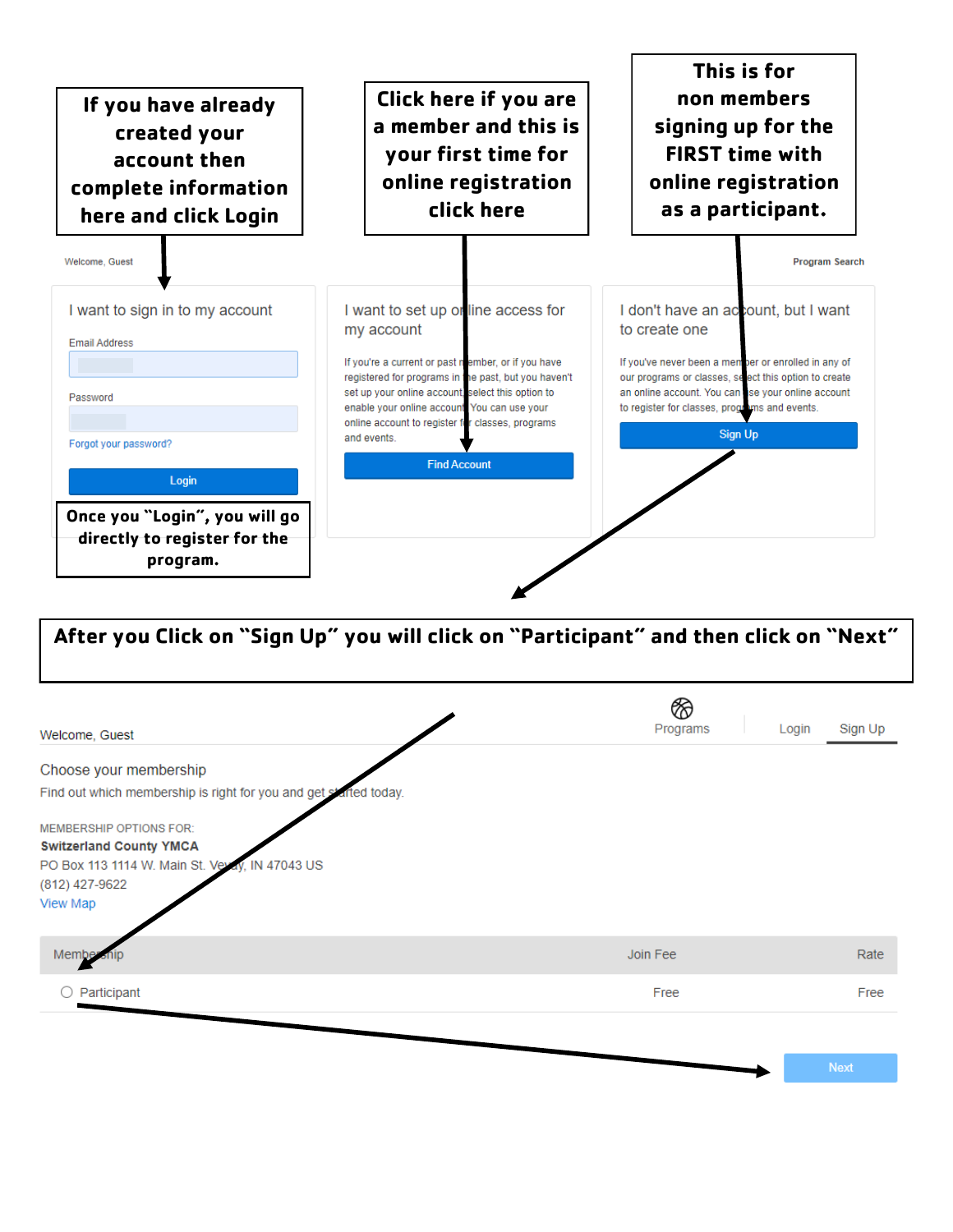| Complete your information and setup your login information<br>for future registration and click on "Next" |                                                                                                                     |   |          |                  |  |
|-----------------------------------------------------------------------------------------------------------|---------------------------------------------------------------------------------------------------------------------|---|----------|------------------|--|
| Welcome, Guest                                                                                            |                                                                                                                     |   | Programs | Login<br>Sign Up |  |
| Sign up with your email address                                                                           | Start by adding the primary adult information. All fields are required to sign up.                                  |   |          |                  |  |
| Email                                                                                                     |                                                                                                                     |   |          |                  |  |
| Password                                                                                                  |                                                                                                                     |   |          |                  |  |
|                                                                                                           | Your password needs to:<br>₩                                                                                        |   |          |                  |  |
|                                                                                                           | • Be at least 7 characters long.<br>• Include both lower and upper case characters.<br>• Include at least 1 number. |   |          |                  |  |
| Confirm Password                                                                                          |                                                                                                                     |   |          |                  |  |
| <b>First Name</b>                                                                                         |                                                                                                                     |   |          |                  |  |
| <b>Last Name</b>                                                                                          |                                                                                                                     |   |          |                  |  |
| Gender                                                                                                    | -Select Gender-                                                                                                     | ÷ |          |                  |  |
| <b>Birth Date</b>                                                                                         | MM/DD/YYYY                                                                                                          |   |          |                  |  |
| Race                                                                                                      | -Select Race-                                                                                                       | ÷ |          |                  |  |
| <b>Address Line 1</b>                                                                                     |                                                                                                                     |   |          |                  |  |
| Address Line 2                                                                                            |                                                                                                                     |   |          |                  |  |
| City                                                                                                      |                                                                                                                     |   |          |                  |  |
| State                                                                                                     | -Select One-                                                                                                        | ÷ |          |                  |  |
| Zip                                                                                                       |                                                                                                                     |   |          |                  |  |
| <b>Primary Phone</b>                                                                                      | 205-555-5555                                                                                                        |   |          |                  |  |
| <b>Emergency Contact</b>                                                                                  |                                                                                                                     |   |          |                  |  |
| <b>First Name</b>                                                                                         |                                                                                                                     |   |          |                  |  |

| Last Name |                    |
|-----------|--------------------|
|           | Phone 205-555-5555 |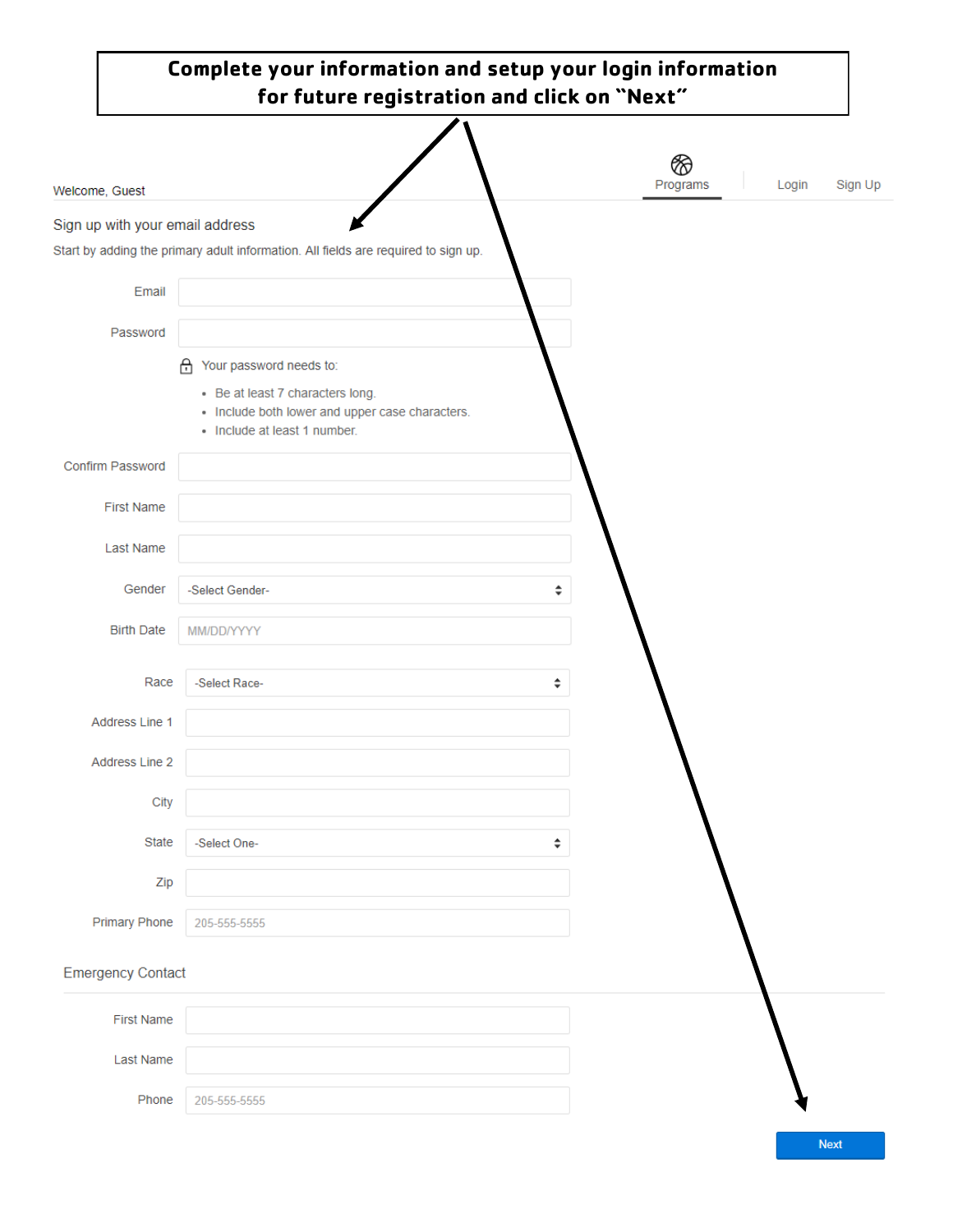

# **You have the option to search for your account. Just complete the information and then click "Submit"**

| <b>Find My Account</b>          |            | er<br>s.                |
|---------------------------------|------------|-------------------------|
| <b>Enter search information</b> |            | ĊО<br>r.                |
| Last Name or Member ID*         |            |                         |
| Birth Date*                     | MM/DD/YYYY | 00<br>!!!               |
| ZIP Code*                       |            |                         |
|                                 |            |                         |
|                                 |            |                         |
|                                 |            | <b>Submit</b><br>Cancel |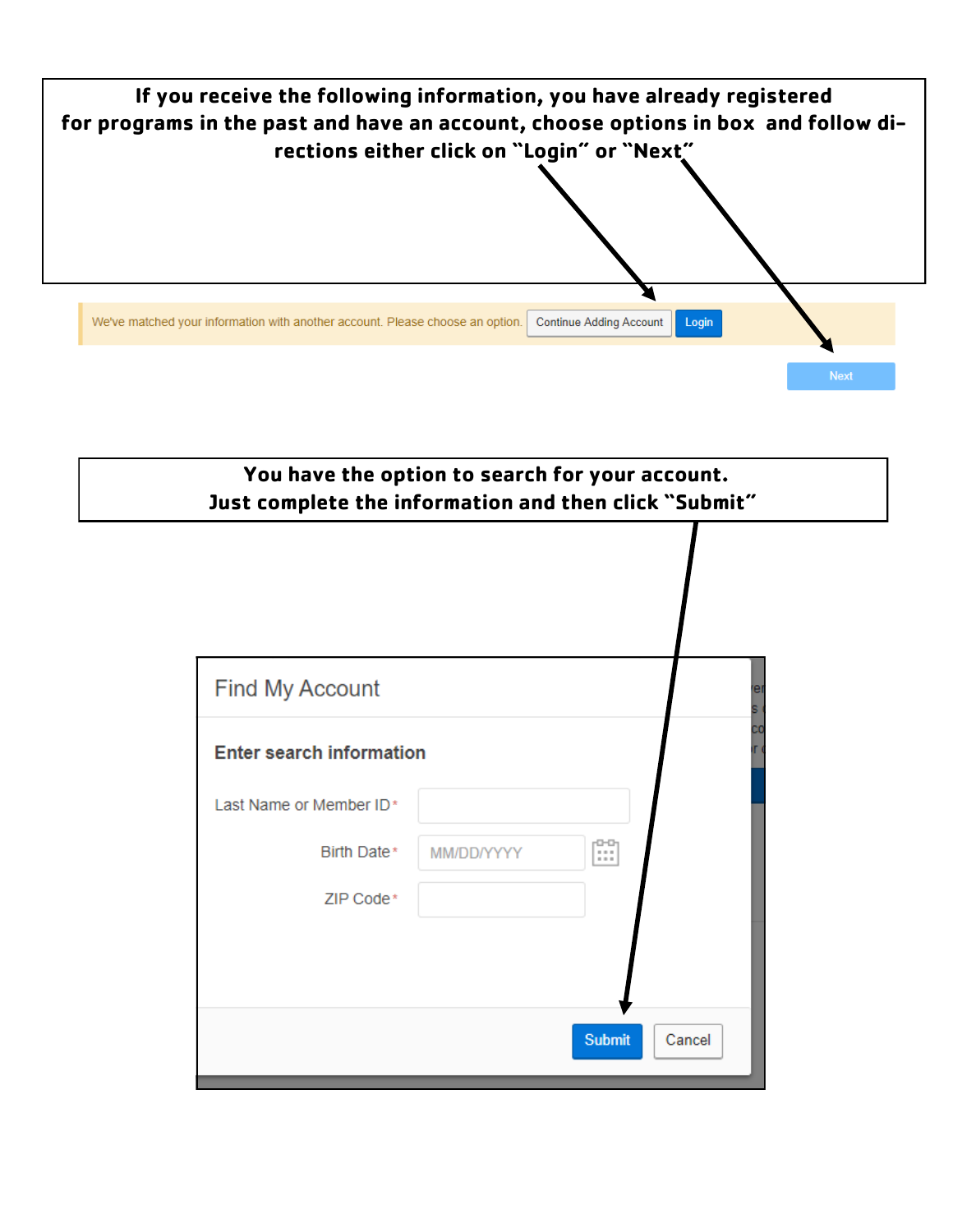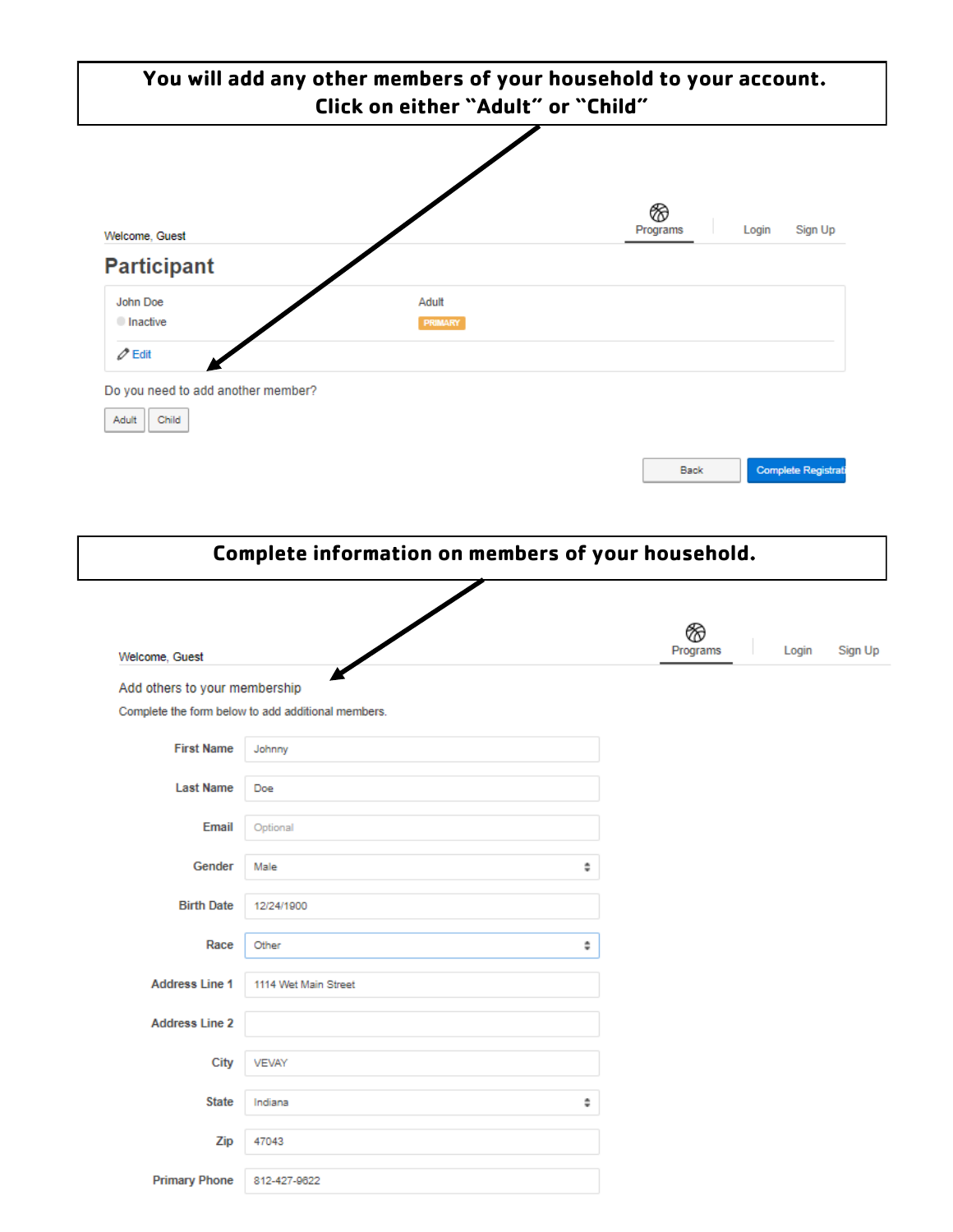## Complete information on members of your household. Once you have added your household members, click on "Complete Registration."





### Date and Time

Apr 06 - Apr 27, 2021 Mon @ 6:00 PM-7:00 PM (1 hour)

### Location

Switzerland County YMCA PO Box 113 1114 W. Main St. Vevay, IN 47043 View Map

#### Registration

**MEMBER** In House ends on Apr 06, 2021 Online ends on Apr 05, 2021 NON-MEMBER In House ends on Apr 06, 2021 Online ends on Apr 05, 2021

Eligibility

Open to males

Costs Member: \$0.00 Non-Member: \$0.00